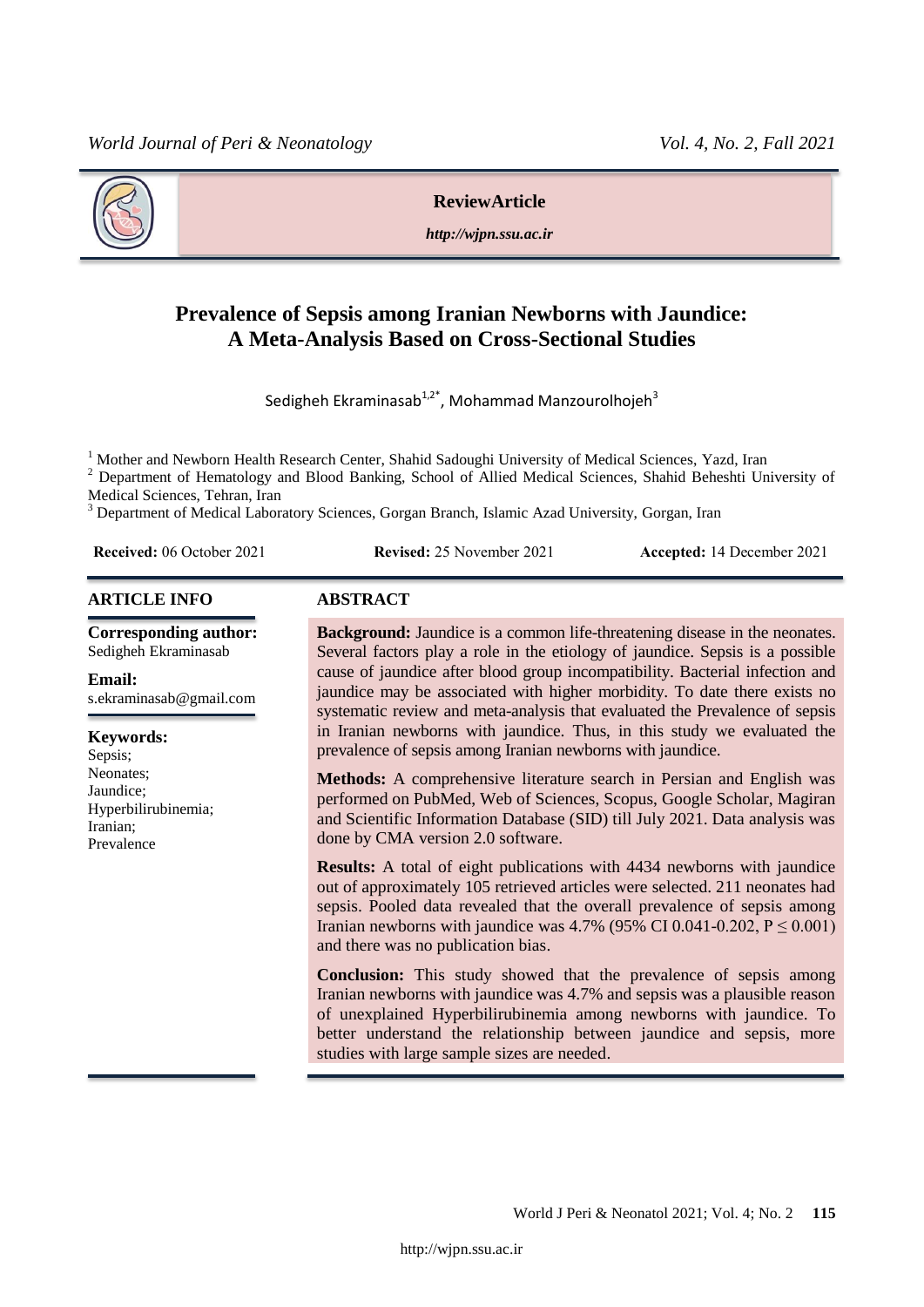#### **Introduction**

aundice is a life-threatening disease in neonates and it is the most common reason for hospitalization in the neonatal Taundice is a life-threatening disease in neonates and it is the most common reason for hospitalization in the neonatal course  $(17\% - 19\%)$ .<sup>1,2,3</sup> Generally, about 80% of the preterm newborns and 60% of the fullterm neonates manifest jaundice in the first week of life.<sup>4</sup> According to the global burden of disease, jaundice is classified seventh on the list of reasons for fatality in the first 6 days of the neonatal course in the world. $^5$  A vast range of alterations in the epidemiology of neonatal jaundice has been documented  $across$  the world.<sup>3</sup> Neonatal jaundice consequences from hyperbilirubinemia (when total serum bilirubin surpasses 5 mg/dL) and can lead to severe lifelong difficulties and disabilities such as abnormal psychomotor and neurological sequelae (e.g., cerebral palsy, kernicterus), and morbidity based on bilirubin toxicity.<sup>6</sup> Severe hyperbilirubinemia (> 20 mg/dL) that could potentially lead to neurodevelopmental complications and kernicterus is stated to be much rarer, involving less than 2% of newborns.<sup>7,8</sup> Early detection of newborns susceptible to jaundice can help in controlling and treating serious issues.<sup>9</sup> Typically, most jaundice patients are asymptomatic during the hospital visit.<sup>9</sup> In most patients, neonatal jaundice is physiologic and needs no medicine; however, in about 10% of the neonates, the bilirubin level passes the 95th percentile and requires additional monitoring and treatment.<sup>8</sup> For the cure of neonatal jaundice, phototherapy, phenobarbitone, transfusion exchanges, metalloporphyrins and intravenous immunoglobulin are currently the available choices which are selected based on the situations.<sup>10</sup> The etiological reasons for neonatal jaundice are ABO incompatibility, infection (e.g., sepsis and urinary tract infections (UTI)), Rh incompatibility, G6PD deficiency, and cephalohematoma. While, the comprehended predisposing elements for neonatal jaundice consist of prematurity, low birth weight, newborns of diabetic mother and

hyperbilirubinemia in siblings.  $9,3$ 

sepsis described as a life-threatening condition due to a dysregulated host reaction to infection is a major contributor to global mortality and morbidity significantly in the first five years of life. $11,12,13$ 

Sepsis is a systematic reaction to infection which is described by the cardinal symptoms of leukocyte accumulation, inflammationvasodilation, and increased microvascular permeability. The epidemiology of pediatric sepsis differs from study to study likely because of their various era, nationality, disease symptoms, age groups, and diagnostic measures.<sup>14</sup> Despite progress in healthcare, neonatal and pediatric mortality from severe sepsis is around 11% in high-income countries.<sup>15</sup> Pediatric sepsis persists to be a leading reason for hospitalization in pediatric intensive care units (PICU) and mortality in the United States.<sup>16</sup>

The association between sepsis and jaundice, especially in a pediatric population, was recorded in several articles. Bacterial infection has been demonstrated as a cause of neonatal jaundice in prior studies. Jaundice may result either directly from bacterial products or as a result of the host's response to infection. Mostly, both bacterial products and response to infection contribute to the development of jaundice.<sup>17</sup> Additionally, based on Chand N study, specific infections that target the liver may cause jaundice because of the liver injury associated with hepatic infection.<sup>17</sup> Commonly Jaundice is a well-known adverse effect of sepsis or extra bacterial infection. In patients of all ages, Sepsis and bacterial infection are accountable for up to 20% of patients of jaundice in a community hospital environment.<sup>17</sup> Sepsis is more likely to exhibit with jaundice in infants and children than in adults. $^{17}$  The incidence of jaundice in newborns differs between 20% and 60%, and the incidence of sepsis in newborns was 16%.<sup>18</sup> But no research assessed the prevalence of sepsis in newborns with jaundice. Furthermore, the distinctions between jaundice related to infection and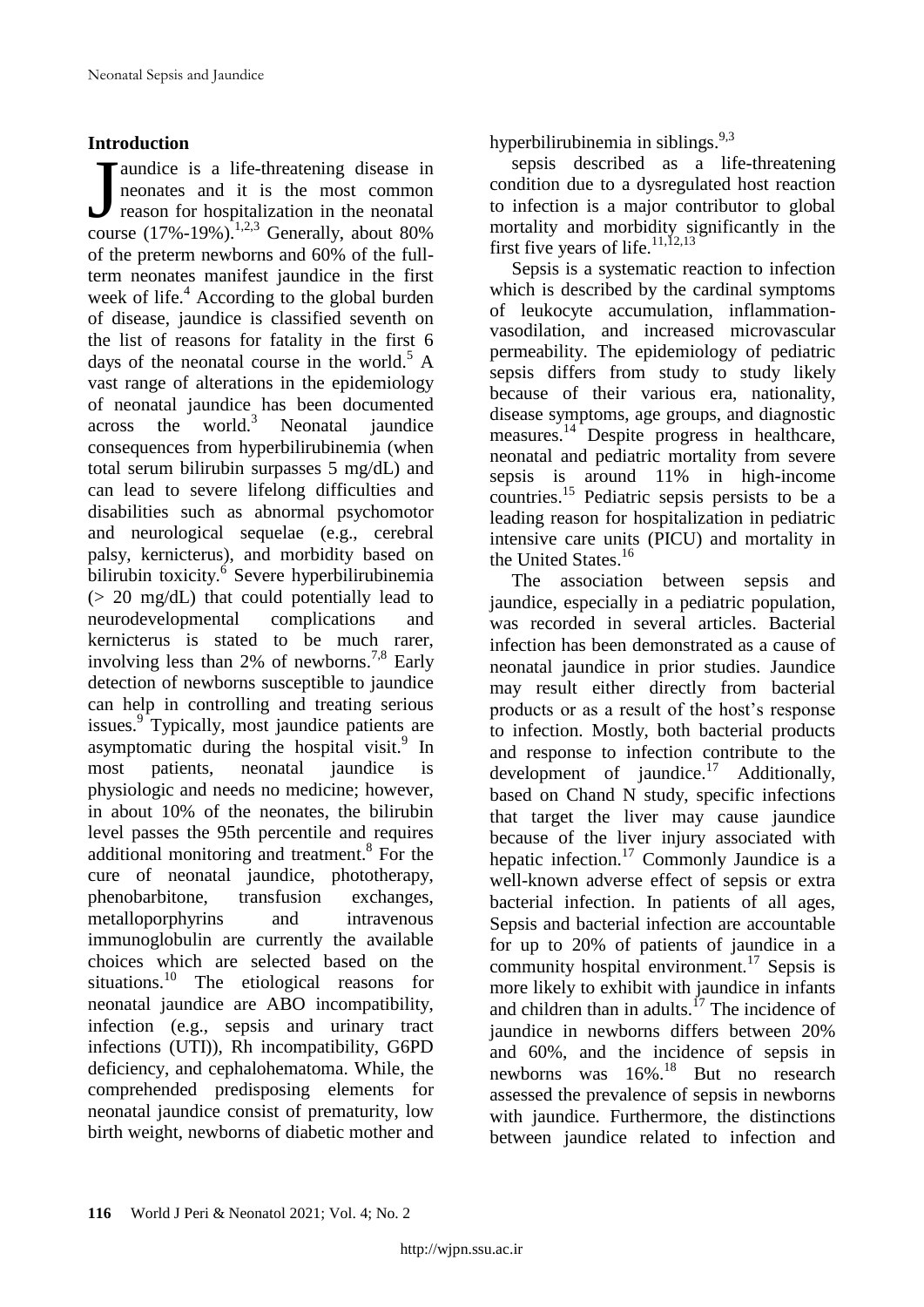other types of jaundice were unknown yet. The purpose of this Meta-Analysis was to determine the prevalence rate of sepsis in the newborns with jaundice in Iran.

#### **Materials and Methods**

*Search Strategy:* The present systematic review was designed to define the prevalence of sepsis in neonatal jaundice. Electronic databases were explored, including Web of Sciences, PubMed/Medline, Scopus, Iranian Scientific Information Database (SID) and Iranmedex, for both English and Persian language papers that were published till July 2021. After searching the related terms in the Medical Subject Headings (MeSH) database, eventually, the keywords included "neonate" OR "neonates" OR "neonatal" OR "newborn" OR "newborns" AND "infant" OR "infants" AND "icterus" OR "hyperbilirubinemia" OR "jaundice" OR "jaundices" AND "infection" OR "sepsis" OR "bacteremia" AND "Iran" OR "Iranian". This systematic review and metaanalysis were performed according to the guideline of PRISMA (preferred reporting items for systematic review and meta-analysis).

*Inclusion Criteria:* Articles with the following criteria were included in the study: (1) examined population should be Iranian neonates. (2) Articles in Persian and English language, (3) Neonatal jaundice confirmed. (4) Exploring the prevalence of Jaundice with sepsis. (5) Sepsis identified by clinical signs

or tests. (6) Availability of sufficient information about the results of studies.

*Exclusion Criteria:* The subsequent articles were excluded from the study so that just appropriate and relevant Papers were reviewed: (1) Papers that addressed adults. (2) Papers associated with the diagnosis and therapy of neonatal jaundice. (3) Papers those were only available as the abstract.

*Data Extraction:* The search included cross-sectional or any other type of studies that reported prevalence of sepsis in infants with jaundice, conducted in any parts of Iran on jaundice, term or preterm neonates, and admitted to clinics, hospitals, or neonatal intensive care units (NICU). A total of 105 papers were contained in the study and imported to Mendeley software. Out of which, 30 duplicates were deleted. Then, the titles and abstracts of the remaining papers were checked and 45 papers were extracted on the basis of relevance. In the next step, 22 papers were missed due to incomplete data, clarity of the study procedure, and lack of full text. Finally, 8 papers assosiated to the research subject were studied (Figure 1).

*Quality assessment:* Two researchers independently assessed the full text of eligible articles using a Strengthening the Reporting of Observational Studies in Epidemiology (STROBE) checklist. In the event of disagreements, two reviewers discussed with a third reviewer to reach consensus.

| Study name            | Statistics for each study |                |                       |            |                 |                     | Event rate and 95% CI |         |      |      |      |                           |
|-----------------------|---------------------------|----------------|-----------------------|------------|-----------------|---------------------|-----------------------|---------|------|------|------|---------------------------|
|                       | Event<br>rate             | Lower<br>limit | <b>Upper</b><br>limit |            | Z-Value p-Value | Total               |                       |         |      |      |      | <b>Relative</b><br>weight |
| <b>Shiva 2002</b>     | 0.214                     | 0.148          | 0.300                 | $5.642 -$  |                 | 0.00024/112         |                       |         |      |      |      | 13.38                     |
| Hajebrahiml 20040.001 |                           | 0.000          | 0.011                 | $5.170 -$  |                 | $0.000 \quad 0/750$ |                       |         |      |      |      | 5.94                      |
| Javadi 2006           | 0.163                     | 0.107          | 0.239                 | 6.707-     |                 | $0.000$ 20 / 123    |                       |         |      |      |      | 13.32                     |
| Koosha 2007           | 0.157                     | 0.124          | 0.197                 | $11.858 -$ |                 | $0.000$ 59 / 376    |                       |         |      |      |      | 13.67                     |
| Fallahi 2009          | 0.137                     | 0.091          | 0.201                 | 7.825-     |                 | 0.00021/153         |                       |         |      |      |      | 13.36                     |
| Mirfazeli 2010        | 0.272                     | 0.191          | 0.371                 | $4.206 -$  |                 | $0.000 \quad 25/92$ |                       |         |      |      |      | 13.36                     |
| Najib 2013            | 0.118                     | 0.077          | 0.175                 | $8.464 -$  |                 | $0.000$ 20 / 170    |                       |         |      |      |      | 13.35                     |
| Boskabadi 2016 0.016  |                           | 0.012          | 0.021                 | 26.564-    |                 | 0.00042/2658        |                       |         |      |      |      | 13.63                     |
|                       | 0.094                     | 0.041          | 0.202                 | 4.968-     | 0.000           |                     |                       |         |      |      |      |                           |
|                       |                           |                |                       |            |                 |                     | $-1.00$               | $-0.50$ | 0.00 | 0.50 | 1.00 |                           |

**Figure 1.** Forest Plot for Prevalence of Sepsis in Iranian Neonates with Jaundice in Overall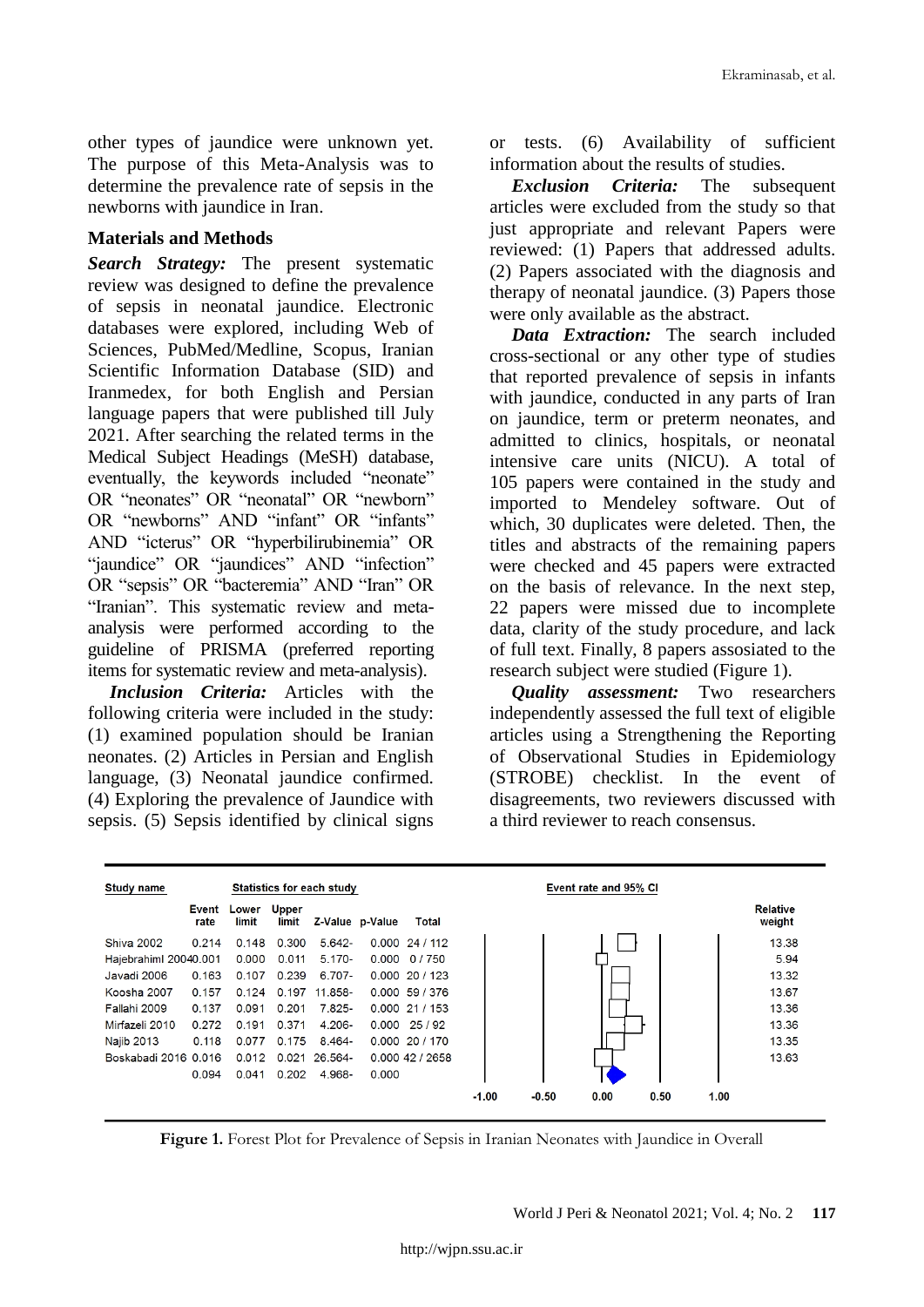The following data were extracted from the full-text articles and entered in standardized extraction checklist: name of first author, year of publication, city, Study duration, Type of study, Sepsis diagnosis, Type of jaundice , Etiology, Gestational age, Number of jaundice, Number of sepsis (%). If a duplicate publication was found or the same population was used in multiple studies, the publication with the larger sample size was included in the meta-analysis.

*Statistical analysis:* All of the statistical calculations were performed using Comprehensive Meta- Analysis (CMA) software version 2.0 (Biostat, USA). Twosided P-values < 0.05 were considered statistically significant. Random-effect model meta-analysis was utilized to calculate the prevalence of sepsis in neonatal jaundice, and binomial distribution to calculate standard error in each study.

Heterogeneity in the results of various investigations was analyzed using a Chisquared-based Q-test with a considerable level of  $P < 0.1$  and I2 statistics with values >75% as significant heterogeneity. Subgroup analysis was used to determine the pooled estimated prevalence of sepsis based on the study population. Moreover, it investigated the effects of the potential heterogeneity factors in the prevalence of sepsis by a moment-based meta-regression model.

A visual inspection of the funnel plot was used to assess potential publication bias. Moreover, Egger's test was done to evaluate the publication bias statistically, in which P < 0.05 was considered statistically significant. If the publication bias tests showed bias existed, the Duval and Tweedie ''trim and fill'' method was used to adjust the bias.

# **Results**

A total of 8 eligible articles with a total sample size of 4434 neonates, were retrieved from 2002 till July 2021. These papers were heterogeneous in terms of inclusion criteria for neonates, sample size, study place, and results (Table 1). They were distributed in

different cities of Iran (6 cities). In total, 4434 infants who had jaundice were pooled for assessing the prevalence of sepsis in infants with jaundice. The majority of the study participants included in this review were recruited from hospital wards or mixed hospital and NICU. Table 1 shows the 8 articles included in this review and their features. Also figure 1 depicts the article selection process based on a PRISMA flow diagram. Combined data revealed that the proportion of sepsis in neonates with jaundice was 4.7% (95% CI 0.041-0.202,  $P \le 0.001$ , Figure 1) totally. The overall prevalence of sepsis in infants with jaundice was 4.7%. In terms of etiology, the most common etiologic causes of neonatal hyperbilirubinemia consisted of Blood group incompatibility and sepsis (Table 1). The overall most common risk factors of neonatal hyperbilirubinemia were unexplored.

*Sensitivity Analysis and Heterogeneity Test:* We used a leave-one-out sensitivity analysis to identify the effects of individual publications on the overall pooled ORs. The significance of the pooled ORs was not influenced by excluding those studies, indicating that this study pooled ORs were statistically robust and our findings were not dependent on a single study. In the current study there was a statistical significance between-study heterogeneity  $(I2 = 95.13;$  $pH \leq 0.001$ ) overall in neonates with jaundice.

*Prevalence of sepsis in infants with jaundice:* The Prevalence rate of jaundice due to sepsis is unidentified. It is well understood that clinical presentations of neonatal sepsis includes a wide spectrum, varying from nonspecific signs and symptoms to severe illness as well as fever, poor feeding, vomiting, renal failure and respiratory distress. Sepsis has been well established as a reason of neonatal jaundice in prior studies but the prevalence rate, jaundice presentation time and the distinctions between the jaundice related with sepsis and other types of jaundice were unexplored.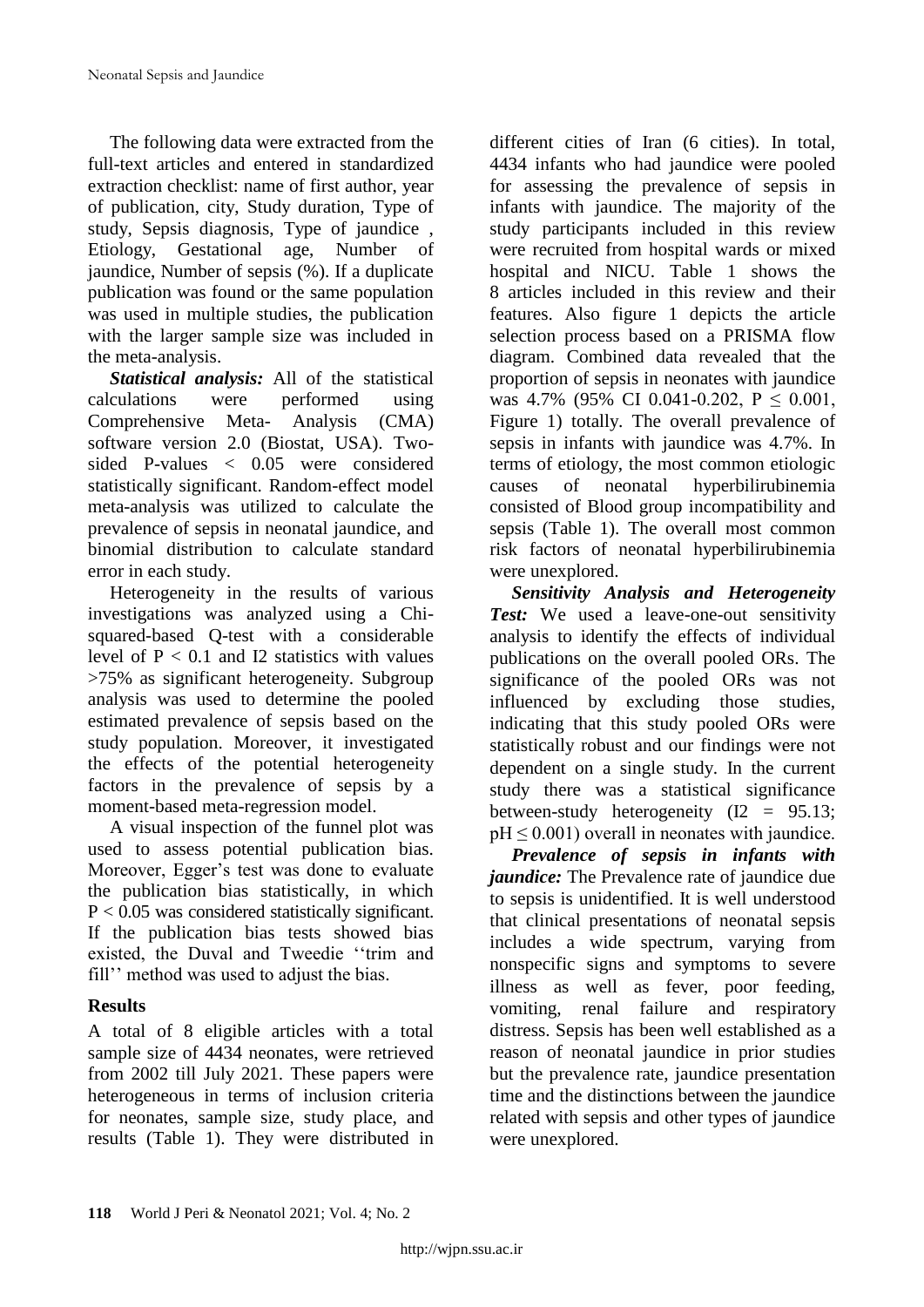| <b>Table 1.</b> Characteristics of buddles michaeld in initia-analysis |             |              |                      |               |             |                 |                    |           |                |  |
|------------------------------------------------------------------------|-------------|--------------|----------------------|---------------|-------------|-----------------|--------------------|-----------|----------------|--|
| <b>First author</b>                                                    | <b>City</b> | <b>Study</b> | <b>Type of study</b> | <b>Sepsis</b> | Type of     | Etiolo gy       | <b>Gestational</b> | Number of | Number of      |  |
|                                                                        |             | duration     |                      | diagnosis     | jaundice    |                 | age                | jaundice  | sepsis $(\% )$ |  |
| Shiva $2002^{19}$                                                      | Tehran      | 1996-1998    | Cross-               | CS            |             | Breast-feeding  |                    | 112       | 24(21.5)       |  |
|                                                                        |             |              | sectional            |               |             |                 |                    |           |                |  |
| Hajebrahim 2004 <sup>20</sup>                                          | Tehran      | 1997-2000    | Descriptive          | BC            | Jaundice    |                 | Term               | 750       | $\overline{0}$ |  |
| Javadi 2006 <sup>21</sup>                                              | Khoram-     | 2003         | cross-               |               | Jaundice    | Breast-feeding  | 44 preterm         | 123       | 20(16.3)       |  |
|                                                                        | Abad        |              | sectional            |               |             | Blood group     |                    |           |                |  |
|                                                                        |             |              |                      |               |             | incompatibility |                    |           |                |  |
| Koosha 2007 $^{22}$                                                    | Zanjan      | 2001-2003    | Cross-               | BC and CS     | unexplained | sepsis          | Term               | 376       | 59 (15.7)      |  |
|                                                                        |             |              | sectional            |               |             |                 |                    |           |                |  |
| Fallahi 2009 <sup>23</sup>                                             | Tehran      | 2002-2003    | Cross-               | BC            | unexplained | Blood group     | Term               | 153       | 21(13.7)       |  |
|                                                                        |             |              | sectional            |               |             | Incompatibility |                    |           |                |  |
|                                                                        |             |              |                      |               |             | (27.3%)         |                    |           |                |  |
| Mirfazeli 2010 <sup>24</sup>                                           | Gorgan      | 2004-2005    | Cross-               | BC and CS     | unexplained | 41unknown       | Term               | 92        | 25(27)         |  |
|                                                                        |             |              | sectional            |               | severe      | 25 sepsis       |                    |           |                |  |
| Najib $2013^{25}$                                                      | Shiraz      | 2009-2010    | Cross-               | BC            | Severe      | Blood group     |                    | 170       | 20(12)         |  |
|                                                                        |             |              | sectional            |               |             | incompatibility |                    |           |                |  |
| Boskabadi 2016 <sup>26</sup>                                           | Mashhad     | 2005-2014    | Cross-               | BC and CS     | unexplained | Day 1-3:blood   |                    | 2658      | 42(1.5)        |  |
|                                                                        |             |              | sectional            |               |             | group           |                    |           |                |  |
|                                                                        |             |              |                      |               |             | incompatibility |                    |           |                |  |
|                                                                        |             |              |                      |               |             | Day 4-12:sepsis |                    |           |                |  |

**Table 1.** Characteristics of Studies Included in Meta-analysis

Abbreviation: CS: Clinical sign; BC: Blood culture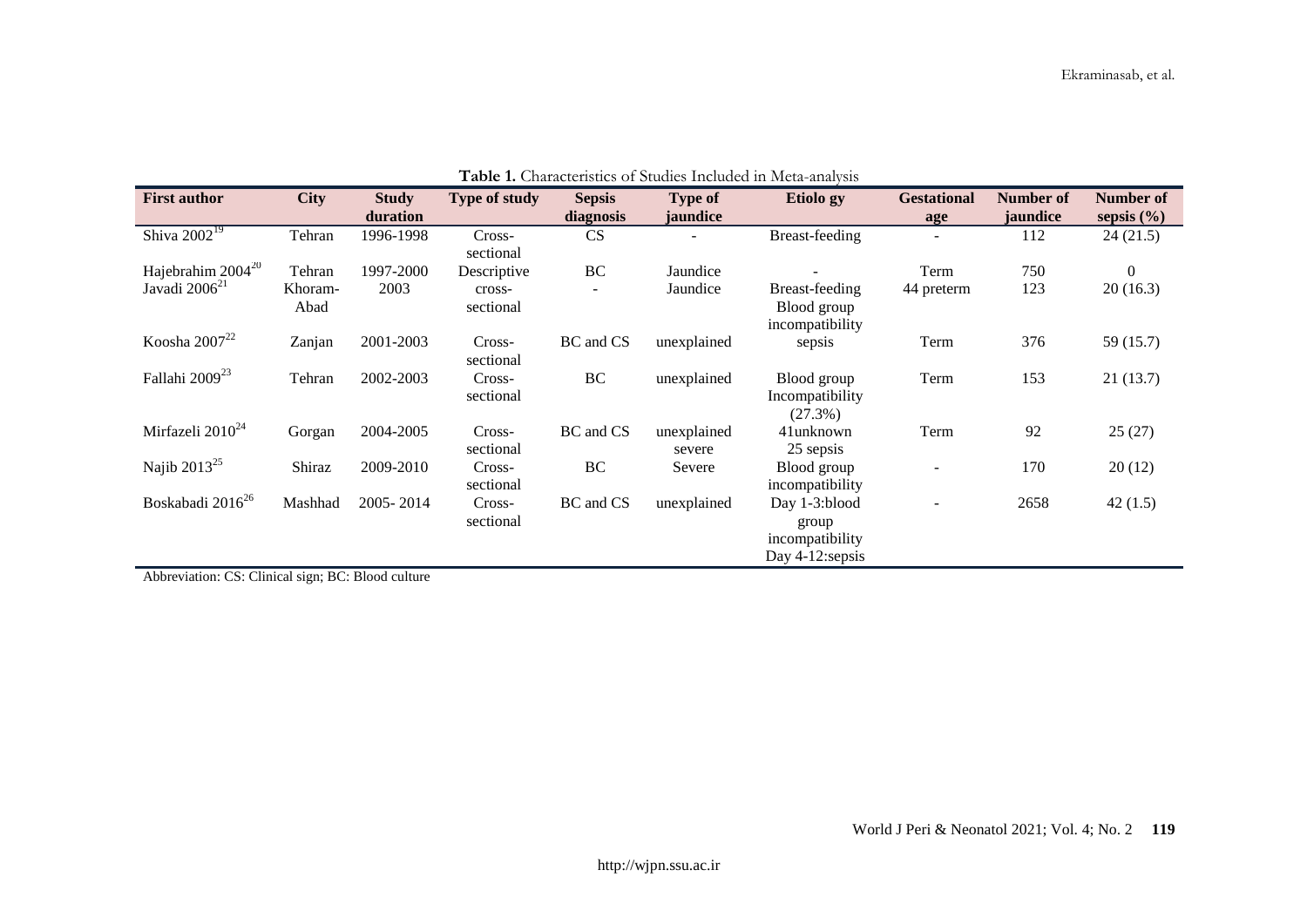Diagnosing sepsis can be difficult. The criteria for diagnosis of sepsis include high or low body temperature, fast heart rate and respiratory rate, plus a possible or known infection. Laboratory tests for sepsis include: Complete blood count (CBC), Lacate, C-reactive protein (CRP), Blood culture, Prothrombin time and partial thromboplastin time (PT and PTT), Confirmatory Tests. In the 8 articles, the prevalence of sepsis in jaundice was investigated and the presence of sepsis was diagnosed along with clinical symptoms and blood culture. Out of 4434 neonates with jaundice, 211 had sepsis and the prevalence of sepsis in jaundice was 4.7%.

*Publication Bias:* The Begg"s and Egger"s linear regression tests were applied to test the potential publication bias in the literatures. As shown in figure 2, the shapes of the Begg"s funnel plot did not show any evidence of publication bias in the current meta-analysis. Moreover, the Egger"s tests did not show an evidence of publication bias statistically  $(PBegg's = 0.058; PEgger's = 0.698)$ indicating that our pooled data were statistically robust and reliable.



**Figure 2.** The Funnel Plots of Publication Bias for Prevalence of Sepsis in Neonates with Jaundice in Overall

#### **Discussion**

Neonatal jaundice is a medical situation, in which a high serum level of bilirubin is observed in a newborn within 28 days after birth.<sup>27</sup> It is a physiological phenomenon and the main manifestation of many disorders as well.<sup>28</sup> Several factors play a role in the etiology of jaundice. Infection is one of these

factors, which accounts for about 6%- 10%. But what is more significant is the role of jaundice as a diagnostic factor in sepsis. Sepsis is one of the leading causes of death in newborns, so early diagnosis is important. Clinical statistics revealed that the incidence of neonatal pathological jaundice is on the height, and bacterial infection is the major factor inducing neonatal pathological jaundice.<sup>29</sup> The pathogenesis of jaundice in systemic infections is multifactorial. The progession of jaundice may occur from an irregularity in the processing of bilirubin by hepatocytes or from other results on the liver that lead to the collection of bilirubin in the body. $17$  Bacterial infection and jaundice may be associated with higher morbidity. Multiple articles have investigated the role of jaundice as an earlier sign of sepsis or UTI. Liu Y et al., Evaluated markers of neonatal pathological jaundice associated with a bacterial infection. They showed, in the diagnosis of neonatal pathological jaundice, in addition to clinical symptoms, screening of model serological markers are of high importance for the complete examination of neonatal pathological jaundice. They concluded that the integrated detection of serum inflammatory factors WBC, CRP, PCT, and TRF can be used as a base for earlier diagnosis of pathological jaundice, illness evaluation, treatment advice, and for prediction.<sup>29</sup> Chand N et al., reviewed Sepsisinduced cholestasis in adults. They showed jaundice and hepatic dysfunction usually represents a variety of bacterial infections. They showed sepsis is more likely to be expressed with jaundice in infants and children than in adults. $17$  Also several systematic review and meta-analysis evaluated UTI and jaundice in Iranian newborn. But there isn't a systematic review and meta-analysis that evaluated Prevalence of sepsis in Iranian newborns. Here we performed a meta-analysis on the prevalence of sepsis in neonates with jaundice. We finally selected 8 articles that examined sepsis in neonatal jaundice. The results of our meta-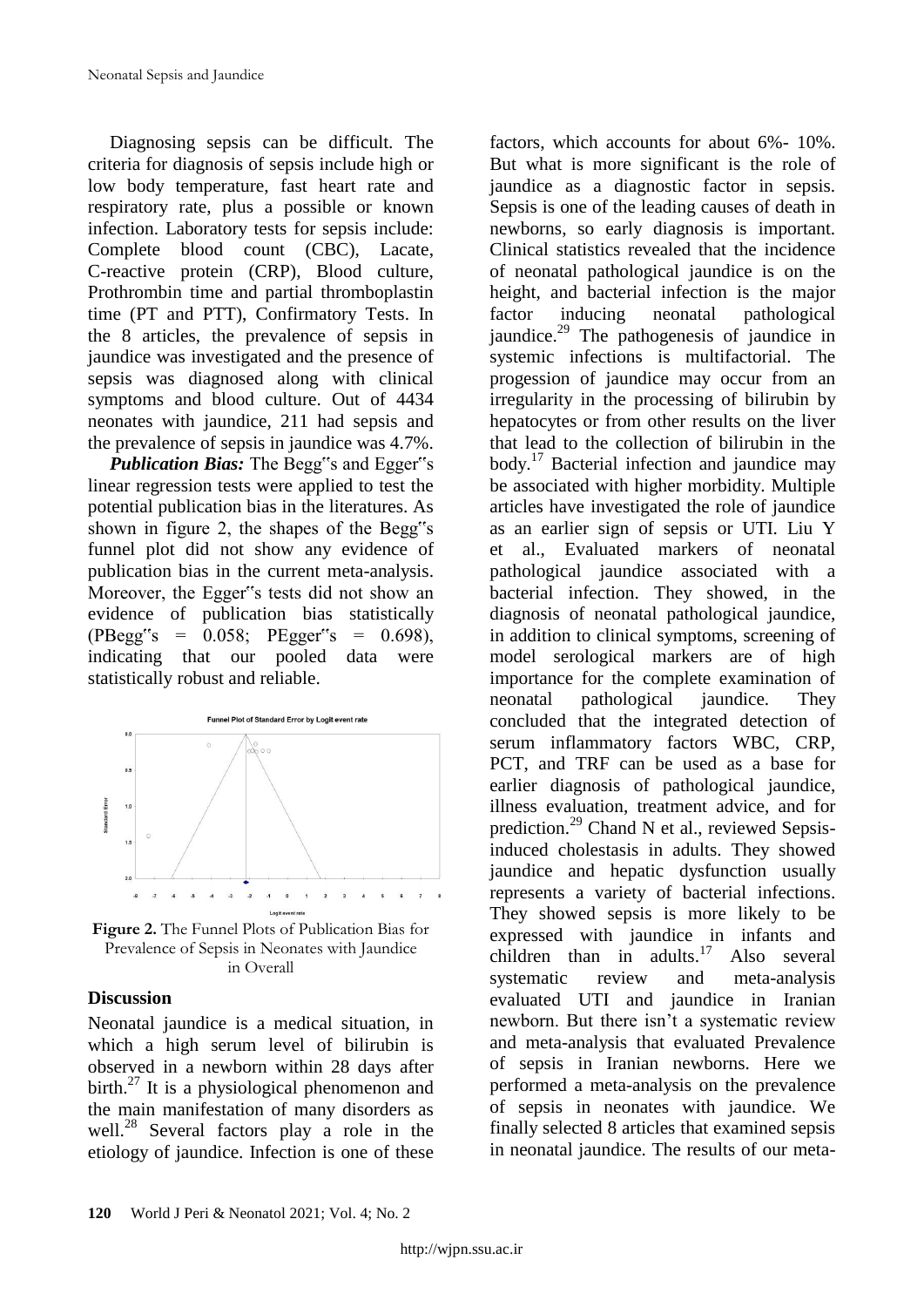analysis showed that in 4434 Iranian neonates with jaundice, 211 neonates had sepsis and the prevalence of sepsis was 4.7%. There is one meta-analysis that evaluates only sepsis in Iranian infants. In 2020, Akbarian-Rad et al., in a meta-analysis based on 22 studies with 14,683 neonates evaluated the prevalence of neonatal sepsis in Iran. Their pooled data revealed that the prevalence of sepsis was 15.98% among Iranian neonates.<sup>30</sup> When we compared the overall prevalence of sepsis in Iranian newborns with the prevalence of sepsis in jaundiced newborns, we faced a complex situation. Contrary to our belief, the prevalence of sepsis in neonates with jaundice was lower than the overall prevalence of sepsis in neonates. This phenomenon may be due to the antioxidant properties of bilirubin. Similar to our metaanalysis, in 2018, Richard Hansen et al., evaluated Adaptive response of neonatal sepsis-derived Group B Streptococcus to bilirubin. They concluded Physiological jaundice may have beneficial effects in decreasing the growth of pathogenic Group B Streptococci, whereas other evidence proposed that hyperbilirubinemia may be protective in Gram-negative endotoxic shock.<sup>31</sup> Other studies that have examined the prevalence of sepsis in jaundiced newborns in Iran include the following. Maamouri et al., evaluated hyperbilirubinemia and neonatal infection in a cross-sectional study with a total of 434 jaundiced newborns out of which 22 of them had sepsis. They estimated the Prevalence of sepsis in jaundiced infants was approximately 1.7%. They concluded that bacterial infection was a significant reason of unexplained Hyperbilirubinemia among jaundiced neonates. Their results indicate that UTI after sepsis before the first week of life may be related with jaundice.<sup>18</sup> Their results were lower than ours, perhaps because they had fewer samples and people with undiagnosed infections. Except for Haji Ebrahimi who reported zero percent and Boskabadi who reported 5.6 percent, other articles reported a much higher percentage than our study.

On the whole, the total number of neonates with the exception of Haji Ebrahimi and Boskabadi revealed 1027 and neonates with sepsis was altered to 169, therefore the prevalence of sepsis in neonates with jaundice is 16.4%, which is close to the general prevalence of sepsis in Iran. Our results showed that sepsis in children with jaundice should be considered as one of the possibilities. Given that sepsis is one of the leading causes of death in infants, prompt and timely action is very important in the treatment of sepsis. Therefore, it is advisable to order a blood culture test in symptomatic newborns with jaundice. Also according to Hansen's article, the potential of jaundice in reducing the chances of sepsis should be seriously and carefully evaluated.

# **Conclusion**

The prevalence of sepsis in neonates with jaundice was 4.7%, indicating a moderate prevalence of sepsis in jaundice. Since Sepsis is a life-threatening illness, so in severe jaundice, the possibility of sepsis should also be considered and it is important to pay attention to it. There is a real need for more studies on the correlation between sepsis and jaundice. No particular study has been conducted in this field, but several articles sepsis due to UTI in cases of neonatal jaundice has been studied. Also the possible role in which jaundice plays in protecting infants against sepsis requires further research.

# **Conflict of Interests**

Authors have no conflict of interests.

# **Acknowledgments**

The authors thank the editors and the anonymous reviewers for constructive comments on this study.

**How to Cite:** Ekraminasab S, Manzourolhojeh M. Prevalence of Sepsis among Iranian Newborns with Jaundice: a Meta-Analysis Based on Cross-Sectional Studies. World J Peri & Neonatol 2021; 4(2): 115-23.

DOI: 10.18502/wjpn.v4i2.8649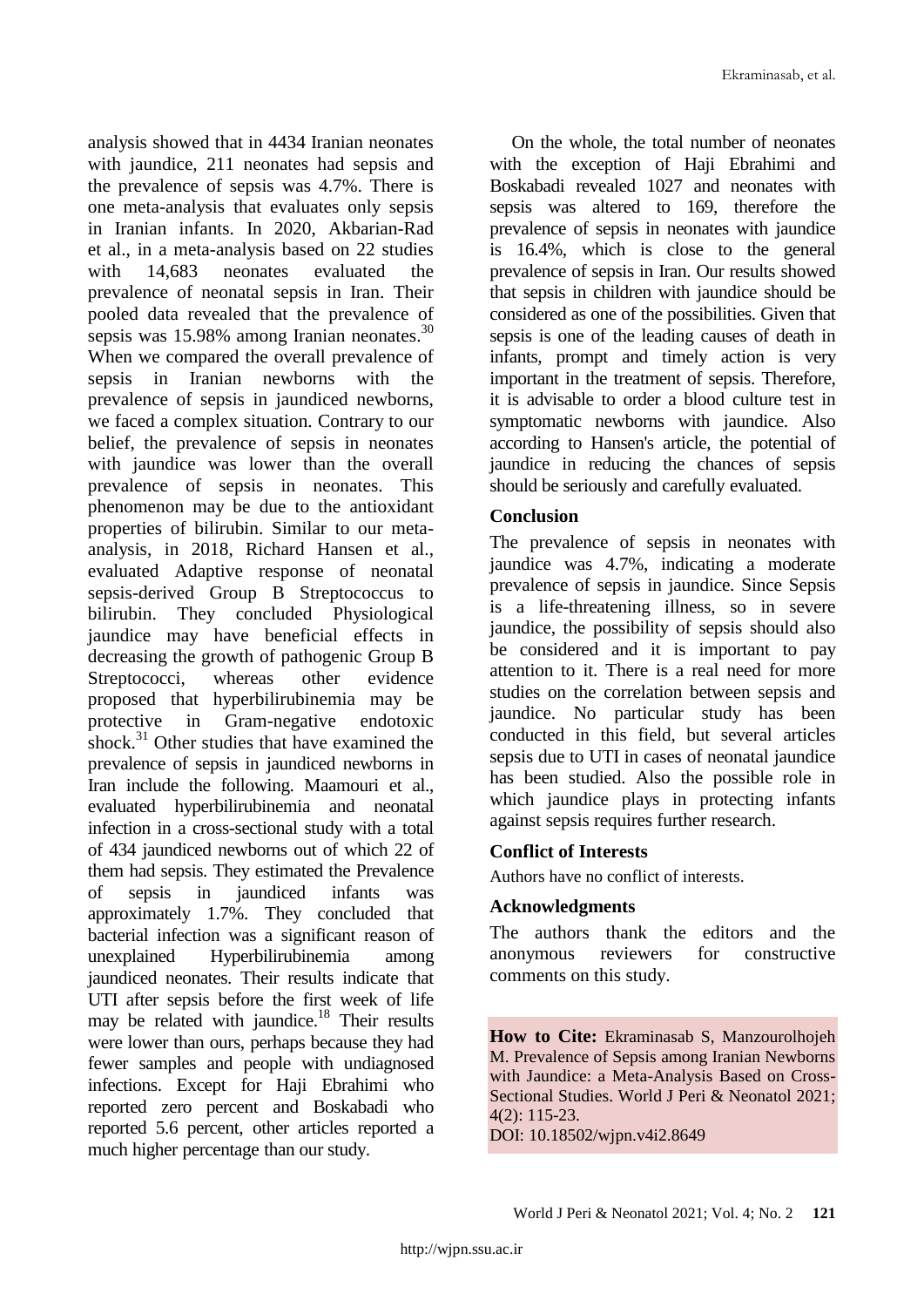#### **References**

- 1. Boskabadi H, Rakhshanizadeh F, Zakerihamidi M. Evaluation of maternal risk factors in neonatal hyperbilirubinemia. Arch Iran Med 2020; 23(2): 128-40.
- 2. Olusanya BO, Ogunlesi TA, Kumar P, Boo NY, Iskander IF, de Almeida MF, et al. Management of late-preterm and term infants with hyperbilirubinaemia in resourceconstrained settings. BMC Pediatr 2015; 15(1): 1-12.
- 3. Zahed Pasha Y, Alizadeh-Tabari S, Zahed Pasha E, Zamani M. Etiology and therapeutic management of neonatal jaundice in Iran : a systematic review and meta-analysis. World J Pediatr 2020; 16(5): 480-93.
- 4. Hossain M, Begum M, Ahmed S, Absar MN. Causes, Management and immediate complications of management of neonatal jaundice - A hospital-based study. J Enam Med Coll 2015; 5(2): 104-9.
- 5. Olusanya BO, Teeple S, Kassebaum NJ. The contribution of neonatal jaundice to global child mortality: Findings from the GBD 2016 study. Pediatrics 2018; 141(2): e20171471.
- 6. Olusanya BO, Osibanjo FB, Slusher TM. Risk factors for severe neonatal hyperbilirubinemia in low and middle-income countries: A systematic review and meta-analysis. PLoS One 2015; 10(2): e0117229.
- 7. Das S, van Landeghem FKH. Clinicopathological spectrum of bilirubin encephalopathy/kernicterus. Diagnostics (Basel) 2019; 9(1): 24.
- 8. Boskabadi H, Omidian M, Mafinejad S. Prevalence and clinical manifestation of glucose-6-phosphate dehydrogenase deficiency in newborns with hyperbilirubinemia in Mashhad, Iran. Maced J Med Sci 2010; 3(4): 383-7.
- 9. Boskabadi H, Rakhshanizadeh F, Moradi A, Zakerihamidi M. Risk factors and causes of neonatal hyperbilirubinemia: A systematic review study. J Pediatr Rev 2020; 8(4): 211-22.
- 10.Wan ASL, Mat Daud S, Teh SH, Choo YM, Kutty FM. Management of neonatal jaundice in primary care. Malaysian Fam Physician 2016; 11(2-3): 16-9.
- 11.Kawasaki T. Update on pediatric sepsis: A review. J Intensive Care 2017; 5(1): 1-12.
- 12.Singer M, Deutschman CS, Seymour C, Shankar-Hari M, Annane D, Bauer M, et al.

The third international consensus definitions for sepsis and septic shock (sepsis-3). JAMA 2016; 315(8): 801-10.

- 13.Fleischmann C, Scherag A, Adhikari NKJ, Hartog CS, Tsaganos T, Schlattmann P, et al. Assessment of global incidence and mortality of hospital-treated sepsis current estimates and limitations. Am J Respir Crit Care Med 2016; 193(3): 259-72.
- 14.Ferdosian F, Jarahzadeh MH, Bahrami R, Nafei Z, Jafari M, Raee-ezzabadi A, et al. Association of IL-6 -174G  $>$  C polymorphism with susceptibility to childhood sepsis : A systematic review and meta-analysis. Fetal Pediatr Pathol 2021; 40(6): 638-652.
- 15.Fleischmann-Struzek C, Goldfarb DM, Schlattmann P, Schlapbach LJ, Reinhart K, Kissoon N. The global burden of paediatric and neonatal sepsis: a systematic review. Lancet Respir Med 2018; 6(3): 223-30.
- 16.Jarahzadeh MH, Jafari M, Seifi- N, Ferdosian F, Bahrami R, Raee-ezzabadi A, et al. Association of PAI-1 4G/5G and ACE I/D polymorphisms with susceptibility to pediatric sepsis : Evidence from a meta-analysis. Fetal Pediatr Pathol 2020:1-17.
- 17.Chand N, Sanyal AJ. Sepsis-induced cholestasis. Hepatology 2007; 45(1): 230-41.
- 18.Maamouri G, Khatami F, Mohammadzadeh A, Saeidi R, Farhat AS, Kiani MA, et al. Hyperbilirubinemia and neonatal infection. Int J Pediatr 2013; 1(1): 5-12.
- 19.Shiva F, Ghotbi F. Neonatl jaundice and essential to evaluation sepsis in icterus neonatal. Research in Medicine 2002; 26(2):111-14. [In Persian].
- 20.Hajebrahim Tehrani F, Valaie N. Incidence of septicemia and urinary tract infection in newborns with jaundice hospitalized in Mofid hospital. Feyz 2004; 7(4): 58-63. [In Persian].
- 21.Javadi T, Mohsenzadeh A. Evaluation of the causes of jaundice in neonates admitted to Shahid Madani Hospital in Khorramabad in 2001. Yafte 2006; 7(4): 73-8. [In Persian].
- 22.Koosha A, Rafizadeh B. Evaluation of neonatal indirect hyperbilirubinaemia at Zanjan Province of Iran in 2001-2003: prevalence of glucose-6-phosphate dehydrogenase deficiency. Singapore Med J 2007; 48(5): 424-8.
- 23.Fallahi M, Basir MF, Ahmadpour Ghadi Kolaei M. Incidence of sepsis in neonates with